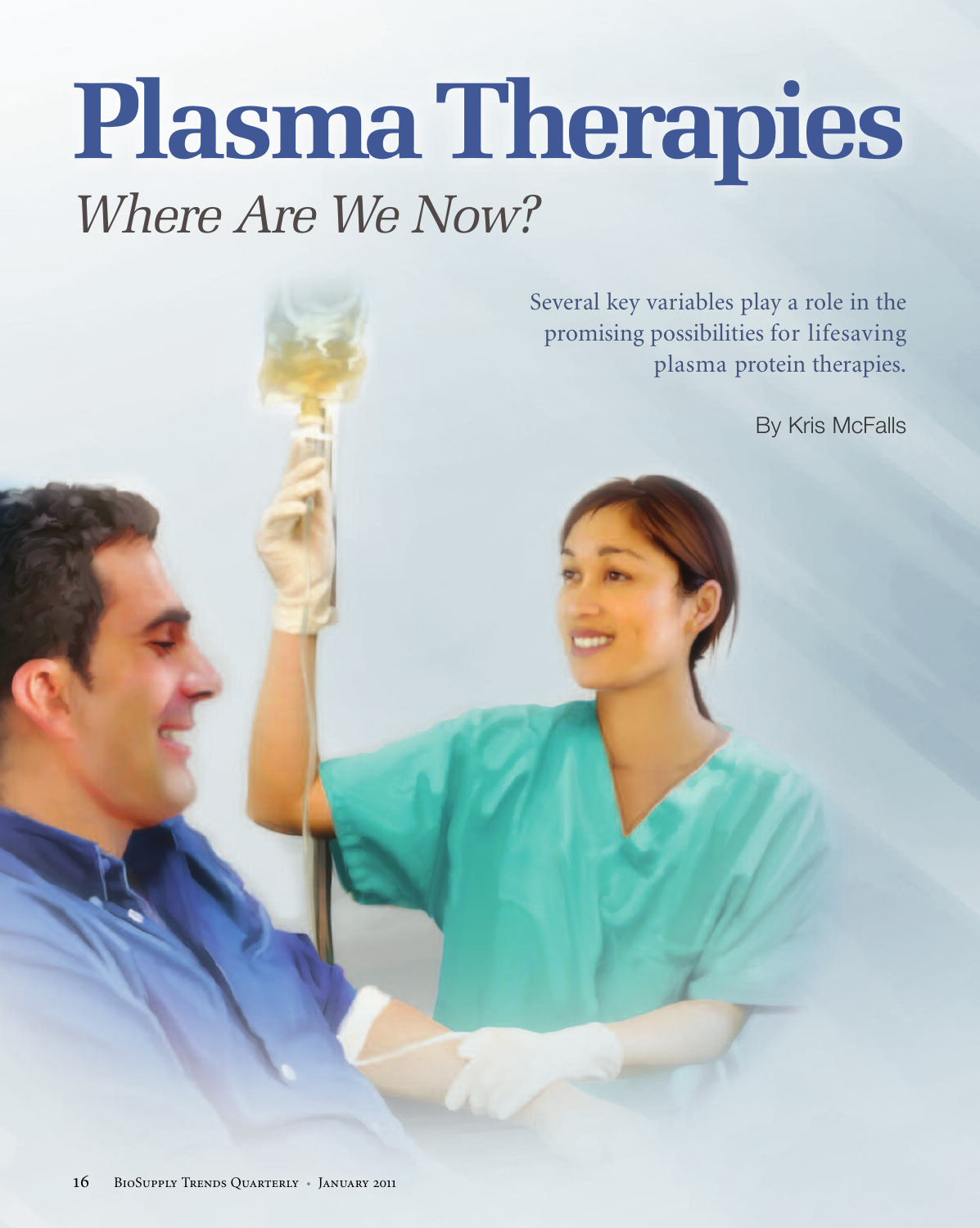s the market for plasma protein therapies continues to grow at a steady pace, the possibilities for these precious **L** lifesaving proteins seem endless. Patients long for that one treatment to return them to the quality of health and life they once had. Scientists, in turn, are dedicated to providing the safest, most effective product possible. And the manufacturers' desire to make it all happen is indisputable.

However, the plasma protein market contains difficultto-control variables that have a skewing effect on the laws of supply and demand. Limited natural resources, long processing time, increasing costs for expensive plasma testing, few manufacturers, costly but necessary government regulations and low reimbursement rates can make the plasma market particularly vulnerable to prolonged and painful market swings.

#### **The Plasma Variable**

As the demand for plasma-based therapies continues to increase, several manufacturers are exploring new indications for these lifesaving therapies. But an increase in demand for these products first necessitates an increase in the raw product: plasma.

In the United States alone, there were roughly 22 million donations of plasma collected in 2009, according to the Plasma Protein Therapy Association (PPTA). This represents an approximate increase of 4.5 million donations over 2008. Most of the world's plasma was collected in about 400 plasma

## *Several industry and patient organizations continue to press Medicare for a change in the current reimbursement model.*

donation centers scattered throughout the U.S., the majority of which are owned by Baxter's BioLife Plasma Services, CSL Behring, Talecris Plasma Resources, Octapharma Plasma Inc. and Grifol's Biomat USA Inc.

Increasing the number of plasma donors to meet the increased product demand is challenging at best. And,

Hospital regulations set forth by the U.S. Food and Drug Administration (FDA) to ensure the safety of the blood supply limits how much plasma can be collected. This raises the need for exploring safe and reliable ways to increase the donor pool.

Albumin

Clinical

Manufacturin

Plant

Plasma Donor

Distributor

This past year, the Health and Human Services' Advisory Committee on Blood Safety and Availability (ACBSA) considered relaxing the rules banning gay and bisexual men from donating blood or plasma. Current policy dictates that all men who have had sex with other men since 1977 be deferred as donors. Both patient and industry groups recognize that the HIV epidemic had disproportionally impacted both gay men and the plasma user community. The American Red Cross, America's Blood Centers and Advanced Transfusion and Cellular Therapies Worldwide were in favor of changing the ban to a temporary 12-month deferral after the last sexual encounter. But, several patient organizations, including the PPTA, released statements in favor of retaining the ban until further research into the matter could be attained because current data did not sufficiently support a change to the donor deferral policy. On June 10, 2010, the ACBSA found that data did not support changing the current policy and, therefore, did not recommend a change. The committee, however, did recommend researching the matter further.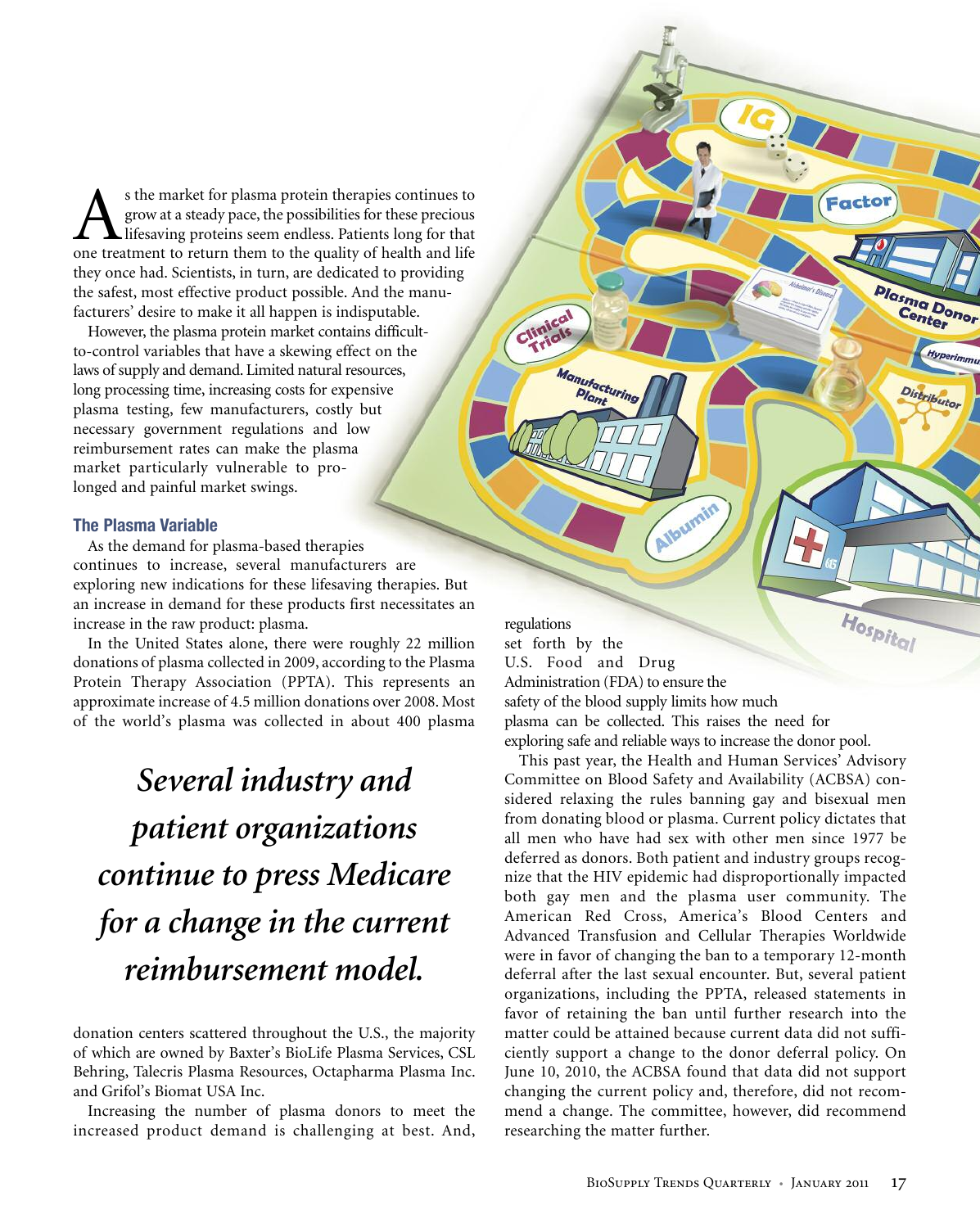

#### **The Manufacturer Variable**

Even when the plasma supply is robust, there is a risk of a sudden shortage of plasma protein therapies due to a limited number of manufacturers. This is especially true in the immune globulin (IG) market, where current science is unable to develop a production method for manufacturing a recombinant product. And, because most of the manufacturers provide products for the worldwide market, a shortage creates a domino effect on the worldwide supply.

Those who have been in the IG business for a long time remember the mid- to late-1990s, when IG products were in very short supply. Some patients were forced to go without treatment or extend the intervals between treatments. Brand choice was limited, and many patients were forced to take whatever product was available due to shortages caused by plant shutdowns, viral contamination and discontinued products due to mergers. Since that time, manufacturing processes and safety continue to improve. Most products are now liquid, the result of a manufacturing process that produces a higher yield. Safety procedures are more stringent, and the blood supply is safer as evidenced by the significantly fewer number of recalls.

Yet, with so few manufacturers, recalls and withdrawals continue to pose a risk to the worldwide supply of IG. Recently, the market experienced a complete withdrawal of Octagam (immune globulin intravenous [human] 5% liquid preparation). Even though Octapharma is not one of the topthree producers of IG for the U.S., the voluntary withdrawal still affected the U.S. market since supplies from all markets were needed to fill the void of the loss of Octagam from the U.S., Australia and Europe. And, even with improved manufacturing efficiency, it still takes approximately nine months to transform a plasma donation into a vial of ready-to-infuse IG. Therefore, even a rapid increase of production by the other manufacturers may not be able to meet the demands caused by a sudden withdrawal of any one brand of IG.

While there is currently not a shortage of IG, history has shown that recalls and withdrawals can cause sudden and unexpected shortages at any time, and to be complacent and unprepared for such possibilities is to put patients' lives in danger. "The wonderful thing about IVIG [intravenous IG] is its unwavering path toward dozens of undiscovered areas of therapeutic promise for thousands of patients globally," says Chris Ground, FFF Enterprises' vice president of national accounts. "This is precisely why we must make every effort to be vigilant surrounding the global supply-and-demand ratio of IVIG and to work to try to keep those factors in balance. Being out of balance creates challenges either way. This, of course, is easier said than done, given the always present possibility of manufacturing issues. Yet, this is an inextricable fact of the plasma

*In the United States alone, there were roughly 22 million donations of plasma collected in 2009, according to the Plasma Protein Therapy Association (PPTA). This represents an approximate increase of 4.5 million donations over 2008.*

industry. We must strive to nurture demand, while delicately balancing this with managed increases in manufacturers' global capacity."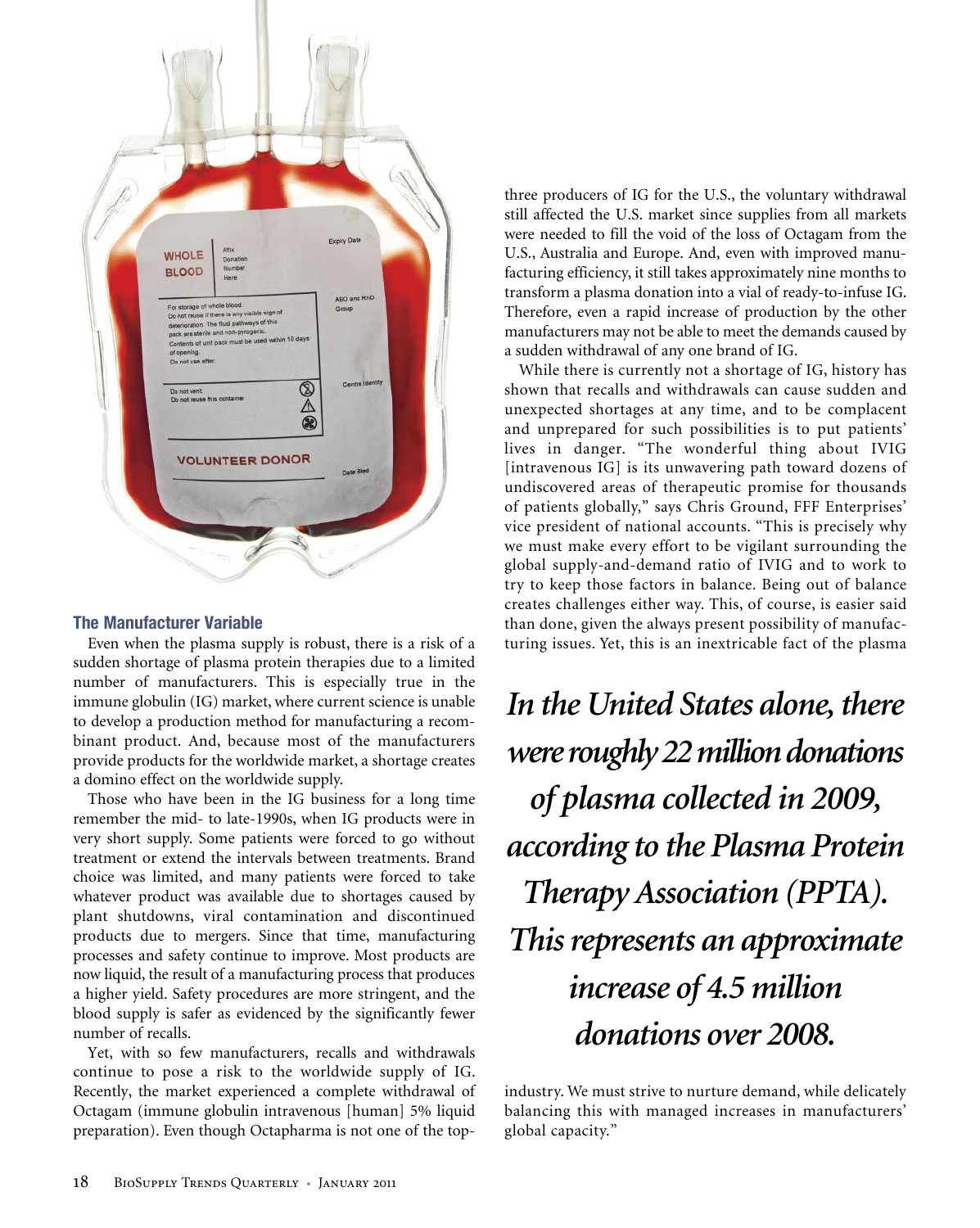#### **CSL Behring BRIEF SUMMARY OF PRESCRIBING INFORMATION Hizentra, Immune Globulin Subcutaneous (Human), 20% Liquid**

#### **Before prescribing, please consult full prescribing information, a brief summary of which follows. Some text and references refer to full prescribing information.**

#### **1 INDICATIONS AND USAGE**

Hizentra is an Immune Globulin Subcutaneous (Human) (IGSC), 20% Liquid indicated as replacement therapy for primary humoral immunodeficiency (PI). This includes, but is not limited to, the humoral immune defect in congenital agammaglobulinemia, common variable immunodeficiency, X-linked agammaglobulinemia, Wiskott-Aldrich syndrome, and severe combined immunodeficiencies.

#### **4 CONTRAINDICATIONS**

Hizentra is contraindicated in patients who have had an anaphylactic or severe systemic reaction to the administration of human immune globulin or to components of Hizentra, such as polysorbate 80.

Hizentra is contraindicated in patients with hyperprolinemia because it contains the stabilizer L-proline (see Description [11]).

Hizentra is contraindicated in IgA-deficient patients with antibodies against IgA and a history of hypersensitivity (see Description [11]).

#### **5 WARNINGS AND PRECAUTIONS**

#### **5.1 Hypersensitivity**

Severe hypersensitivity reactions may occur to human immune globulin or components of Hizentra, such as polysorbate 80. In case of hypersensitivity, discontinue the Hizentra infusion immediately and institute appropriate treatment.

Individuals with IgA deficiency can develop anti-IgA antibodies and anaphylactic reactions (including anaphylaxis and shock) after administration of blood components containing IgA. Patients with known antibodies to IgA may have a greater risk of developing potentially severe hypersensitivity and anaphylactic reactions with administration of Hizentra. Hizentra contains ≤50 mcg/mL IgA (see Description [11]).

#### **5.2 Reactions Reported to Occur With IGIV Treatment**

The following reactions have been reported to occur with IGIV treatment and may occur with IGSC treatment.

#### **Renal Dysfunction/Failure**

Renal dysfunction/failure, osmotic nephropathy, and death may occur with use of human immune globulin products. Ensure that patients are not volume depleted and assess renal function, including measurement of blood urea nitrogen (BUN) and serum creatinine, before the initial infusion of Hizentra and at appropriate intervals thereafter.

Periodic monitoring of renal function and urine output is particularly important in patients judged to have a potential increased risk of developing acute renal failure.<sup>1</sup> If renal function deteriorates, consider discontinuing Hizentra. For patients judged to be at risk of developing renal dysfunction because of pre-existing renal insufficiency or predisposition to acute renal failure (such as those with diabetes mellitus or hypovolemia, those who are overweight or use concomitant nephrotoxic medicinal products, or those who are over 65 years of age), administer Hizentra at the minimum rate practicable.

#### **Thrombotic Events**

Thrombotic events may occur with use of human immune globulin products<sup>2-4</sup>. Patients at increased risk may include those with a history of atherosclerosis, multiple cardiovascular risk factors, advanced age, impaired cardiac output, hypercoagulable disorders, prolonged periods of immobilization, and/or known or suspected hyperviscosity. Because of the potentially increased risk of thrombosis, consider baseline assessment of blood viscosity in patients at risk for hyperviscosity, including those with cryoglobulins, fasting chylomicronemia/markedly high triacylglycerols (triglycerides), or monoclonal gammopathies. For patients judged to be at risk of developing thrombotic events, administer Hizentra at the minimum rate practicable.

#### **Aseptic Meningitis Syndrome (AMS)**

AMS may occur with use of human immune globulin products.5 The syndrome usually begins within several hours to 2 days following IGIV treatment. AMS is characterized by signs and symptoms including severe headache, nuchal rigidity, drowsiness, fever, photophobia, painful eye movements, nausea, and vomiting. Cerebrospinal fluid (CSF) studies frequently show pleocytosis up to several thousand cells per cubic millimeter, predominantly from the granulocytic series, with elevated protein levels up to several hundred mg/dL. AMS may occur more frequently in association with high doses (2 g/kg) and/or rapid infusion of IGIV.

Conduct a thorough neurological examination, including CSF studies, to rule out other causes of meningitis in patients exhibiting signs and symptoms of AMS. Discontinuation of IGIV treatment has resulted in remission of AMS within several days without sequelae.

#### **Hemolysis**

Hizentra can contain blood group antibodies that may act as hemolysins and induce in vivo coating of red blood cells (RBCs) with immunoglobulin, causing a positive direct antiglobulin (Coombs') test result and hemolysis.<sup>6-8</sup> Delayed hemolytic anemia can develop subsequent to immune globulin therapy due to enhanced RBC sequestration, and acute hemolysis, consistent with intravascular hemolysis, has been reported.<sup>9</sup>

Monitor recipients of Hizentra for clinical signs and symptoms of hemolysis. If these are present after a Hizentra infusion, perform appropriate confirmatory laboratory testing. If transfusion is indicated for patients who develop hemolysis with clinically compromising anemia after receiving Hizentra, perform adequate cross-matching to avoid exacerbating on-going hemolysis.

#### **Transfusion-Related Acute Lung Injury (TRALI)**

Noncardiogenic pulmonary edema may occur in patients administered human immune globulin products.<sup>10</sup> TRALI is characterized by severe respiratory distress, pulmonary edema, hypoxemia, normal left ventricular function, and fever. Typically, it occurs within 1 to 6 hours following transfusion. Patients with TRALI may be managed using oxygen therapy with adequate ventilatory support.

Monitor Hizentra recipients for pulmonary adverse reactions. If TRALI is suspected, perform appropriate tests for the presence of anti-neutrophil antibodies in both the product and patient's serum.

#### **5.3 Transmissible Infectious Agents**

Because Hizentra is made from human plasma, it may carry a risk of transmitting infectious agents (e.g., viruses, and theoretically, the Creutzfeldt-Jakob disease [CJD] agent). The risk of infectious agent transmission has been reduced by screening plasma donors for prior exposure to certain viruses, testing for the presence of certain current virus infections, and including virus inactivation/removal steps in the manufacturing process for Hizentra.

Report all infections thought to be possibly transmitted by Hizentra to CSL Behring Pharmacovigilance at 1-866-915-6958.

#### **5.4 Laboratory Tests**

Various passively transferred antibodies in immunoglobulin preparations may lead to misinterpretation of the results of serological testing.

#### **6 ADVERSE REACTIONS**

The most common adverse reactions (ARs), observed in  $\geq$ 5% of study subjects receiving Hizentra, were local reactions (i.e., swelling, redness, heat, pain, and itching at the injection site), headache, vomiting, pain, and fatigue.

#### **6.1 Clinical Trials Experience**

Because clinical studies are conducted under widely varying conditions, AR rates observed in clinical studies of a product cannot be directly compared to rates in the clinical studies of another product and may not reflect the rates observed in clinical practice.

The safety of Hizentra was evaluated in a clinical study for 15 months in subjects with PI who had been treated previously with IGIV every 3 or 4 weeks. The safety analyses included 49 subjects in the intention-to-treat (ITT) population. The ITT population consisted of all subjects who received at least one dose of Hizentra (see Clinical Studies [14]).

Subjects were treated with Hizentra at weekly doses ranging from 66 to 331 mg/kg body weight during the wash-in/wash-out period and from 72 to 379 mg/kg during the efficacy period. The 49 subjects received a total of 2264 weekly infusions of Hizentra.

No deaths or serious ARs occurred during the study. Two subjects withdrew from the study due to ARs. One subject experienced a severe injection-site reaction one day after the third weekly infusion, and the other subject experienced moderate myositis. Both reactions were judged to be "at least possibly related" to the administration of Hizentra.

Table 2 summarizes the most frequent adverse events (AEs) (experienced by at least 4 subjects), irrespective of causality. Included are all AEs and those considered temporally associated with the Hizentra infusion, i.e., occurring during or within 72 hours after the end of an infusion. Local reactions were the most frequent AEs observed, with injection-site reactions (i.e., swelling, redness, heat, pain, and itching at the site of injection) comprising 98% of local reactions.

|             |  |  |  |  |  | Table 2: Incidence of Subjects With Adverse Events (AEs)* (Experienced              |
|-------------|--|--|--|--|--|-------------------------------------------------------------------------------------|
|             |  |  |  |  |  | by 4 or More Subjects) and Rate per Infusion, <i>Irrespective of Causality</i> (ITT |
| Population) |  |  |  |  |  |                                                                                     |

|                              |                                                           | All AEs*                                                                    | <b>AEs* Occurring During</b><br>or Within 72 Hours of<br><b>Infusion</b> |                                                                             |  |
|------------------------------|-----------------------------------------------------------|-----------------------------------------------------------------------------|--------------------------------------------------------------------------|-----------------------------------------------------------------------------|--|
| AE ( $\geq$ 4 Subjects)      | <b>Number</b><br>$(\%)$ of<br><b>Subjects</b><br>$(n=49)$ | <b>Number</b><br>(Rate <sup>†</sup> )<br>of AEs<br>$(n=2264)$<br>Infusions) | <b>Number</b><br>(%)<br>of Subjects<br>$(n=49)$                          | <b>Number</b><br>(Rate <sup>†</sup> )<br>of AEs<br>$(n=2264)$<br>Infusions) |  |
| Local reactions <sup>#</sup> | 49 (100)                                                  | 1340 (0.592)                                                                | 49 (100)                                                                 | 1322 (0.584)                                                                |  |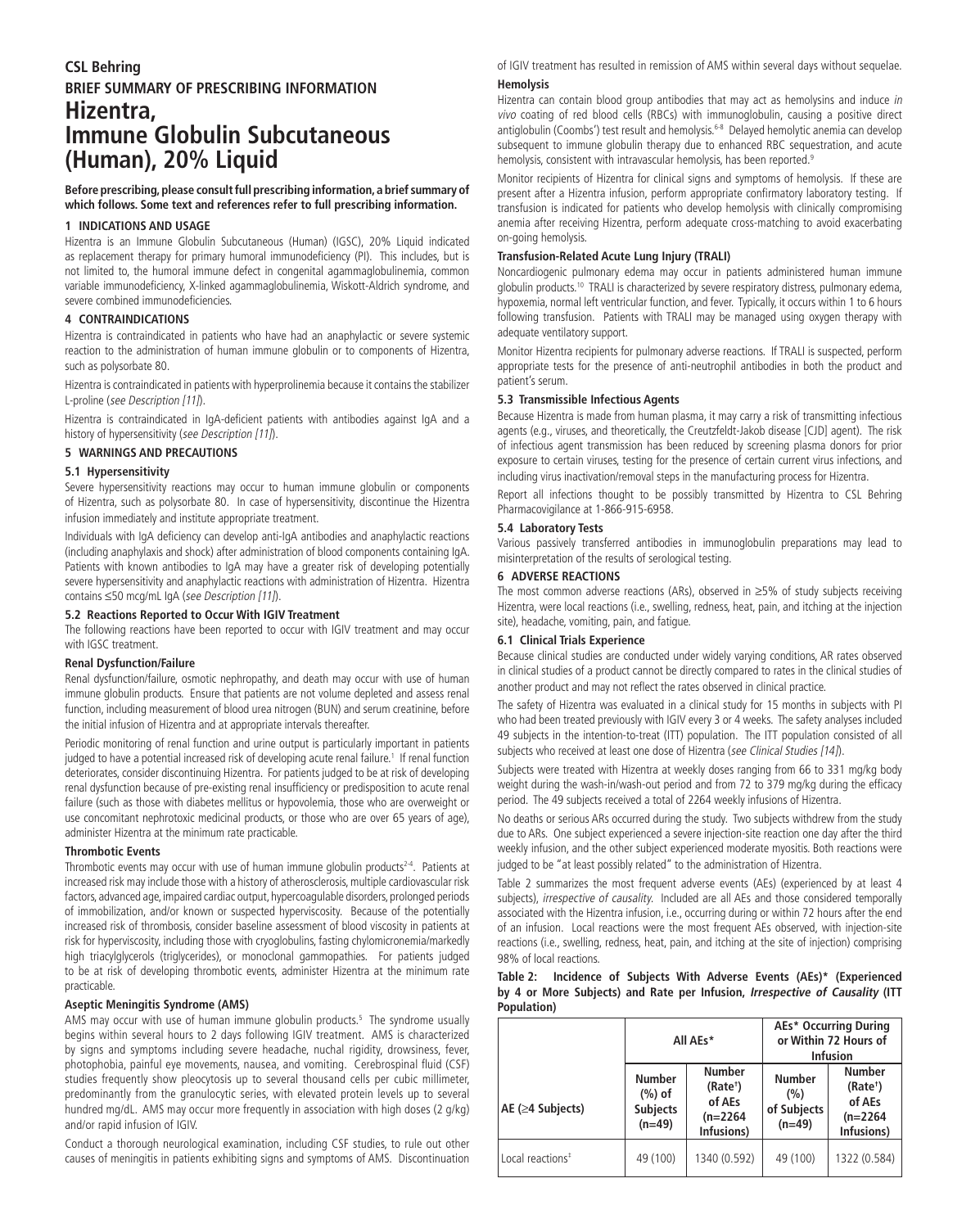|                         |                                                 | All AEs*                                                                    | AEs* Occurring During<br>or Within 72 Hours of<br><b>Infusion</b> |                                                                             |  |  |
|-------------------------|-------------------------------------------------|-----------------------------------------------------------------------------|-------------------------------------------------------------------|-----------------------------------------------------------------------------|--|--|
| AE ( $\geq$ 4 Subjects) | <b>Number</b><br>(%) of<br>Subjects<br>$(n=49)$ | <b>Number</b><br>(Rate <sup>+</sup> )<br>of AEs<br>$(n=2264)$<br>Infusions) | <b>Number</b><br>(%)<br>of Subjects<br>$(n=49)$                   | <b>Number</b><br>(Rate <sup>+</sup> )<br>of AEs<br>$(n=2264)$<br>Infusions) |  |  |
| Other AEs:              |                                                 |                                                                             |                                                                   |                                                                             |  |  |
| Headache                | 13 (26.5)                                       | 40 (0.018)                                                                  | 12(24.5)                                                          | 32 (0.014)                                                                  |  |  |
| Cough                   | 8(16.3)                                         | 9(0.004)                                                                    | 5(10.2)                                                           | 6(0.003)                                                                    |  |  |
| Diarrhea                | 7(14.3)                                         | 8(0.004)                                                                    | 5(10.2)                                                           | 6(0.003)                                                                    |  |  |
| Fatique                 | 6(12.2)                                         | 6(0.003)                                                                    | 4(8.2)                                                            | 4(0.002)                                                                    |  |  |
| Back pain               | 5(10.2)                                         | 11 (0.005)                                                                  | 4(8.2)                                                            | 5(0.002)                                                                    |  |  |
| Nausea                  | 5(10.2)                                         | 5(0.002)                                                                    | 4(8.2)                                                            | 4(0.002)                                                                    |  |  |
| Abdominal pain, upper   | 5(10.2)                                         | 5(0.002)                                                                    | 3(6.1)                                                            | 3(0.001)                                                                    |  |  |
| Rash                    | 5(10.2)                                         | 7(0.003)                                                                    | 2(4.1)                                                            | 3(0.001)                                                                    |  |  |
| Pain in extremity       | 4(8.2)                                          | 7(0.003)                                                                    | 4(8.2)                                                            | 6(0.003)                                                                    |  |  |
| Migraine                | 4(8.2)                                          | 5(0.002)                                                                    | 3(6.1)                                                            | 4(0.002)                                                                    |  |  |
| Pain                    | 4(8.2)                                          | 5(0.002)                                                                    | 3(6.1)                                                            | 4(0.002)                                                                    |  |  |
| Epistaxis               | 4(8.2)                                          | 6(0.003)                                                                    | 2(4.1)                                                            | 3(0.001)                                                                    |  |  |
| Pharyngolaryngeal pain  | 4(8.2)                                          | 6(0.003)                                                                    | 2(4.1)                                                            | $2$ ( $<$ 0.001)                                                            |  |  |
| Arthralgia              | 4(8.2)                                          | 5(0.002)                                                                    | 2(4.1)                                                            | 3(0.001)                                                                    |  |  |

\* Excluding infections. † Rate of AEs per infusion.

‡ Includes injection-site reactions as well as bruising, scabbing, pain, irritation, cysts, eczema, and nodules at the injection site.

The ratio of infusions with temporally associated AEs, including local reactions, to all infusions was 1338 to 2264 (59.1%; upper 95% confidence limit of 62.4%). Excluding local reactions, the corresponding ratio was 173 to 2264 (7.6%; upper 95% confidence limit of 8.9%).

Table 3 summarizes the most frequent ARs (i.e., those AEs considered by the investigators to be "at least possibly related" to Hizentra administration) experienced by at least 2 subjects.

| Table 3: |  |                                                                   | Incidence of Subjects With Adverse Reactions (Experienced by 2 or |  |
|----------|--|-------------------------------------------------------------------|-------------------------------------------------------------------|--|
|          |  | More Subjects) to Hizentra and Rate per Infusion (ITT Population) |                                                                   |  |

| <b>Adverse Reaction</b>      | Number (%) of Subjects | Number (Rate*) of        |
|------------------------------|------------------------|--------------------------|
| (≥2 Subjects)                | $(n=49)$               | <b>Adverse Reactions</b> |
|                              |                        | $(n=2264$ Infusions)     |
| Local reactions <sup>+</sup> | 49 (100)               | 1338 (0.591)             |
| Other ARs:                   |                        |                          |
| Headache                     | 12 (24.5)              | 36 (0.016)               |
| Vomiting                     | 3(6.1)                 | 3(0.001)                 |
| Pain                         | 3(6.1)                 | 4(0.002)                 |
| Fatigue                      | 3(6.1)                 | 3(0.001)                 |
| Contusion                    | 2(4.1)                 | 3(0.001)                 |
| Back pain                    | 2(4.1)                 | 3(0.001)                 |
| Migraine                     | 2(4.1)                 | 3(0.001)                 |
| Diarrhea                     | 2(4.1)                 | $2$ ( $<$ 0.001)         |
| Abdominal pain, upper        | 2(4.1)                 | $2$ ( $<$ 0.001)         |
| Nausea                       | 2(4.1)                 | $2$ ( $<$ 0.001)         |
| Rash                         | 2(4.1)                 | $2 (-0.001)$             |
| Arthralgia                   | 2(4.1)                 | $2$ (<0.001)             |

\* Rate of ARs per infusion.

† Includes injection-site reactions as well as bruising, scabbing, pain, irritation, cysts, eczema, and nodules at the injection site.

Table 4 summarizes injection-site reactions based on investigator assessments 15 to 45 minutes after the end of the 683 infusions administered during regularly scheduled visits (every 4 weeks).

| Table 4: | Investigator Assessments* of Injection-Site Reactions by Infusion |  |  |  |  |  |
|----------|-------------------------------------------------------------------|--|--|--|--|--|
|----------|-------------------------------------------------------------------|--|--|--|--|--|

| Injection-Site Reaction | Number <sup>†</sup> (Rate <sup>‡</sup> ) of Reactions<br>$(n=683$ Infusions <sup>§</sup> ) |
|-------------------------|--------------------------------------------------------------------------------------------|
| Edema/induration        | 467 (0.68)                                                                                 |
| Erythema                | 346 (0.50)                                                                                 |
| Local heat              | 108(0.16)                                                                                  |
| Local pain              | 88 (0.13)                                                                                  |
| Itchina                 | 64 (0.09)                                                                                  |

\* 15 to 45 minutes after the end of infusions administered at regularly scheduled visits (every 4 weeks).

† For multiple injection sites, every site was judged, but only the site with the strongest reaction was recorded.

‡ Rate of injection-site reactions per infusion. § Number of infusions administered during regularly scheduled visits.

Most local reactions were either mild (93.4%) or moderate (6.3%) in intensity.

#### **6.2 Postmarketing Experience**

Because postmarketing reporting of adverse reactions is voluntary and from a population of uncertain size, it is not always possible to reliably estimate the frequency of these reactions or establish a causal relationship to product exposure.

The following adverse reactions have been identified and reported during the postmarketing use of IGIV products<sup>11</sup>:

- Infusion reactions: Hypersensitivity (e.g., anaphylaxis), headache, diarrhea, tachycardia, fever, fatigue, dizziness, malaise, chills, flushing, urticaria or other skin reactions, wheezing or other chest discomfort, nausea, vomiting, rigors, back pain, myalgia, arthralgia, and changes in blood pressure
- Renal: Acute renal dysfunction/failure, osmotic nephropathy
- Respiratory: Apnea, Acute Respiratory Distress Syndrome (ARDS), TRALI, cyanosis, hypoxemia, pulmonary edema, dyspnea, bronchospasm
- Cardiovascular: Cardiac arrest, thromboembolism, vascular collapse, hypotension
- Neurological: Coma, loss of consciousness, seizures, tremor, aseptic meningitis syndrome
- Integumentary: Stevens-Johnson syndrome, epidermolysis, erythema multiforme, dermatitis (e.g., bullous dermatitis)
- Hematologic: Pancytopenia, leukopenia, hemolysis, positive direct antiglobulin (Coombs') test
- Gastrointestinal: Hepatic dysfunction, abdominal pain
- General/Body as a Whole: Pyrexia, rigors

To report SUSPECTED ADVERSE REACTIONS, contact CSL Behring Pharmacovigilance at 1-866-915-6958 or FDA at 1-800-FDA-1088 or www.fda.gov/medwatch.

#### **7 DRUG INTERACTIONS**

#### **7.1 Live Virus Vaccines**

The passive transfer of antibodies with immunoglobulin administration may interfere with the response to live virus vaccines such as measles, mumps, rubella, and varicella (see Patient Counseling Information [17]).

#### **7.2 Serological Testing**

Various passively transferred antibodies in immunoglobulin preparations may lead to misinterpretation of the results of serological testing.

#### **8 USE IN SPECIFIC POPULATIONS**

#### **8.1 Pregnancy**

Pregnancy Category C. Animal reproduction studies have not been conducted with Hizentra. It is not known whether Hizentra can cause fetal harm when administered to a pregnant woman or can affect reproduction capacity. Hizentra should be given to pregnant women only if clearly needed.

#### **8.3 Nursing Mothers**

Hizentra has not been evaluated in nursing mothers.

#### **8.4 Pediatric Use**

Hizentra was evaluated in 10 pediatric subjects (3 children and 7 adolescents) with PI. No pediatric-specific dose requirements were necessary to achieve the desired serum IgG levels.

Hizentra was not evaluated in neonates or infants.

#### **8.5 Geriatric Use**

Of the 49 subjects evaluated in the clinical study of Hizentra, 6 subjects were 65 years of age or older. No overall differences in safety or efficacy were observed between these subjects and younger subjects.

#### **15 REFERENCES**

- Cayco AV, Perazella MA, Hayslett JP. Renal insufficiency after intravenous immune globulin therapy: a report of two cases and an analysis of the literature. J Am Soc Nephrol 1997;8:1788-1793.
- 2. Dalakas MC. High-dose intravenous immunoglobulin and serum viscosity: risk of precipitating thromboembolic events. Neurology 1994;44:223-226.
- 3. Woodruff RK, Grigg AP, Firkin FC, Smith IL. Fatal thrombotic events during treatment of autoimmune thrombocytopenia with intravenous immunoglobulin in elderly patients. Lancet 1986;2:217-218.
- 4. Wolberg AS, Kon RH, Monroe DM, Hoffman M. Coagulation factor XI is a contaminant in intravenous immunoglobulin preparations. Am J Hematol 2000;65:30-34.
- 5. Gabor EP, Meningitis and skin reaction after intravenous immune globulin therapy. Ann Intern Med 1997;127:1130.
- 6. Copelan EA, Strohm PL, Kennedy MS, Tutschka PJ. Hemolysis following intravenous immune globulin therapy. Transfusion 1986;26:410-412.
- 7. Thomas MJ, Misbah SA, Chapel HM, Jones M, Elrington G, Newsom-Davis J. Hemolysis after high-dose intravenous Ig. Blood 1993;15:3789.
- 8. Wilson JR, Bhoopalam N, Fisher M. Hemolytic anemia associated with intravenous immunoglobulin. Muscle Nerve 1997;20:1142-1145.
- 9. Kessary-Shoham H, Levy Y, Shoenfeld Y, Lorber M, Gershon H. In vivo administration of intravenous immunoglobulin (IVIg) can lead to enhanced erythrocyte sequestration. J Autoimmun 1999;13:129-135.
- 10. Rizk A, Gorson KC, Kenney L, Weinstein R. Transfusion-related acute lung injury after the infusion of IVIG. Transfusion 2001;41:264-268.
- 11. Pierce LR, Jain N. Risks associated with the use of intravenous immunoglobulin. Trans Med Rev 2003;17:241-251.

Manufactured by: Distributed by:<br> **CSL Behring AG** CSL Behring LLC **CSL Behring LLC** Bern, Switzerland Communisties and the Communisties of the Kankakee, IL 60901 USA<br>
US License No. 1766 Communisties and the Based on March 2010 version Based on March 2010 version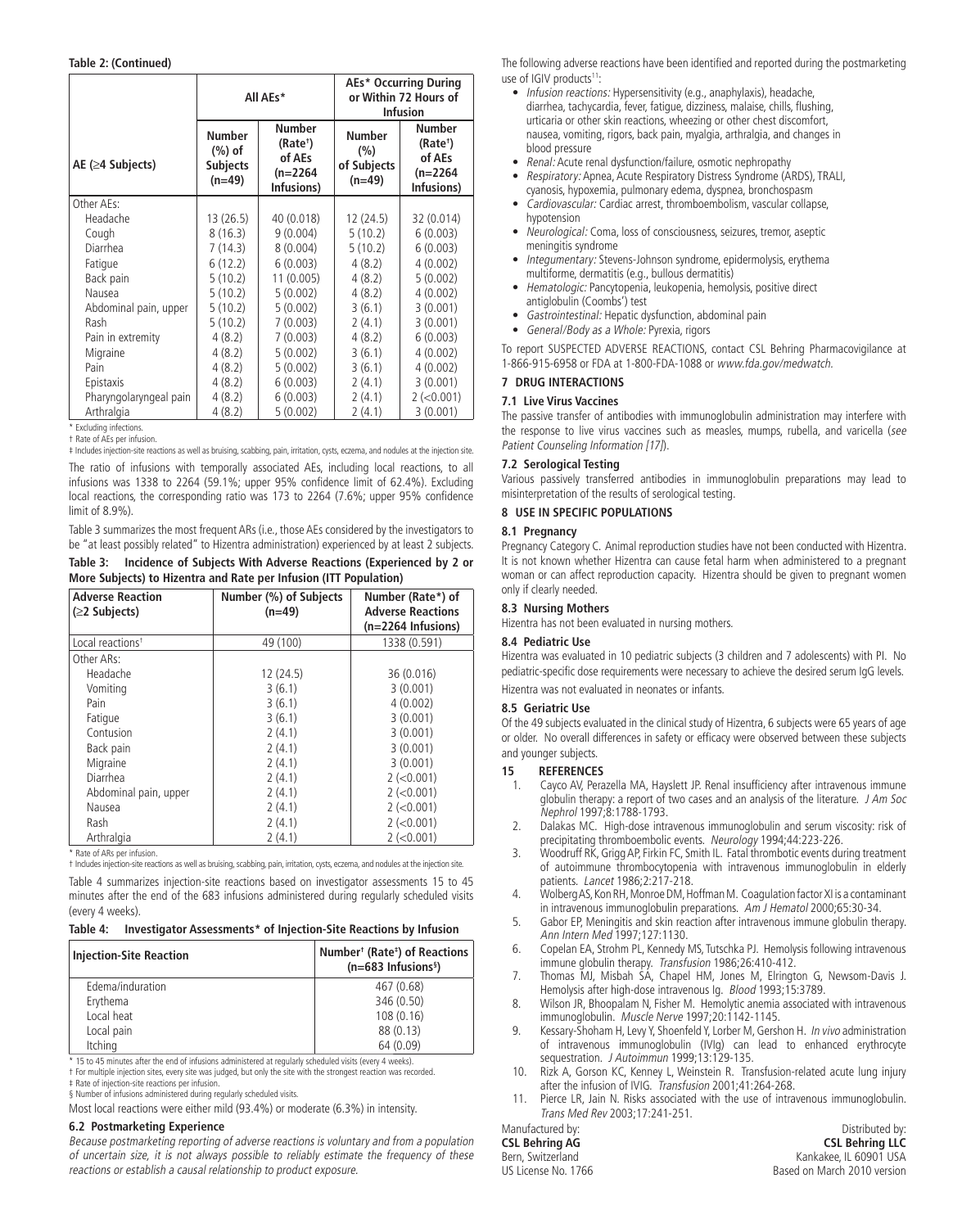### **Vivaglobin® Immune Globulin Subcutaneous (Human) 16% Liquid**

#### **Before prescribing, please consult prescribing information, a brief summary of which follows. Some text and references refer to full prescribing information.**

#### **1 INDICATIONS AND USAGE**

Vivaglobin is an Immune Globulin Subcutaneous (Human) (IGSC), 16% Liquid indicated as replacement therapy for primary humoral immunodeficiency (PI). This includes, but is not limited to, the primary immunodeficiency in common variable immunodeficiency (CVID), X-linked agammaglobulinemia, congenital agammaglobulinemia, Wiskott-Aldrich syndrome, and severe combined immunodeficiencies.

#### **4 CONTRAINDICATIONS**

Vivaglobin is contraindicated in patients who have had an anaphylactic or severe systemic reaction to the administration of Immune Globulin (Human).

Vivaglobin is contraindicated in IgA-deficient patients with antibodies against IgA or a history of hypersensitivity (*see Description [11]*).

#### **5 WARNINGS AND PRECAUTIONS**

#### **5.1 Hypersensitivity Reactions**

Severe hypersensitivity reactions may occur (*see Patient Counseling Information [17.2]*). In case of hypersensitivity, discontinue the Vivaglobin infusion immediately and institute appropriate treatment. Epinephrine should be immediately available to treat any acute severe hypersensitivity reactions.

Individuals with IgA deficiency can develop anti-IgA antibodies and anaphylactic reactions (including anaphylaxis and shock) after administration of blood components containing IgA. Patients with known antibodies to IgA may have a greater risk of developing potentially severe hypersensitivity and anaphylactic reactions. Vivaglobin contains  $\leq$ 1.7 mg/mL IgA (see *Description [11]*). The minimum concentration of IgA that will provoke a hypersensitivity reaction is not known; therefore all IgG preparations carry the risk of inducing an anaphylactic reaction to IgA.

#### **5.2 Aseptic Meningitis Syndrome (AMS)**

AMS has been reported to occur infrequently with IGIV treatment<sup>5</sup> and with Vivaglobin treatment. The syndrome usually begins within several hours to 2 days following IGIV treatment. AMS is characterized by signs and symptoms including severe headache, nuchal rigidity, drowsiness, fever, photophobia, painful eye movements, nausea, and vomiting. Cerebrospinal fluid (CSF) studies frequently show pleocytosis up to several thousand cells per cubic millimeter, predominantly from the granulocytic series, and with elevated protein levels up to several hundred mg/dL. AMS may occur more frequently in association with high doses (2 g/kg) and/or rapid infusion of IGIV.

Patients exhibiting such signs and symptoms should receive a thorough neurological examination, including CSF studies, to rule out other causes of meningitis. Discontinuation of IGIV treatment has resulted in remission of AMS within several days without sequelae.

#### **5.3 Reactions Reported with IGIV Treatment**

The following reactions have been reported to occur with IGIV treatment and may occur with IGSC treatment.

#### **Renal Dysfunction/Failure**

Renal dysfunction/failure, osmotic nephropathy, and death may occur with use of human immune globulin products. Ensure that patients are not volume depleted and assess renal function, including measurement of blood urea nitrogen (BUN) and serum creatinine, before the initial infusion of Vivaglobin and at appropriate intervals thereafter.

Periodic monitoring of renal function and urine output is particularly important in patients judged to have a potential increased risk of developing acute renal failure.<sup>1</sup> If renal function deteriorates, consider discontinuing Vivaglobin. For patients judged to be at risk of developing renal dysfunction because of pre-existing renal insufficiency or predisposition to acute renal failure (such as those with diabetes mellitus or hypovolemia, those who are overweight or use concomitant nephrotoxic medicinal products, or those who are over 65 years of age), administer Vivaglobin at the minimum rate practicable.

#### **Thrombotic Events**

Thrombotic events may occur with use of human immune globulin products.<sup>2-4</sup> Patients at risk may include those with a history of atherosclerosis, multiple cardiovascular risk factors, advanced age, impaired cardiac output, hypercoagulable disorders, prolonged periods of immobilization, and/or known or suspected hyperviscosity. Because of the potentially increased risk of thrombosis, consider baseline assessment of blood viscosity in patients at risk for hyperviscosity, including those with cryoglobulins, fasting chylomicronemia/ markedly high triacylglycerols (triglycerides), or monoclonal gammopathies. For patients judged to be at risk of developing thrombotic events, administer Vivaglobin at the minimum rate practicable.

#### **Hemolysis**

Vivaglobin may contain blood group antibodies that may act as hemolysins and induce *in vivo* coating of red blood cells (RBCs) with immunoglobulin, causing a positive direct antiglobulin (Coombs') test result and hemolysis.<sup>6-8</sup> Delayed hemolytic anemia can develop subsequent to immune globulin therapy due to enhanced RBC sequestration, and acute hemolysis, consistent with intravascular hemoylysis, has been reported.<sup>9</sup>

Monitor recipients of Vivaglobin for clinical signs and symptoms of hemolysis. If these are present after Vivaglobin infusion, perform appropriate confirmatory laboratory testing. If transfusion is indicated for patients who develop hemolysis with clinically compromising anemia after receiving Vivaglobin, perform adequate cross-matching to avoid exacerbating on-going hemolysis.

#### **Transfusion-Related Acute Lung Injury (TRALI)**

Noncardiogenic pulmonary edema may occur in patients administered human immune globulin products.<sup>10</sup> TRALI is characterized by severe respiratory distress, pulmonary edema, hypoxemia, normal left ventricular function, and fever. Typically, it occurs within 1 to 6 hours following transfusion. Patients with TRALI may be managed using oxygen therapy with adequate ventilatory support.

Monitor recipients of Vivaglobin for pulmonary adverse reactions. If TRALI is suspected, perform appropriate tests for the presence of anti-neutrophil antibodies in both the product and patient's serum.

#### **5.4 Transmissible Infectious Agents**

Because Vivaglobin is made from human plasma, it may carry a risk of transmitting infectious agents, e.g., viruses and, theoretically, the Creutzfeldt-Jakob (CJD) agent. No cases of transmission of viral diseases or CJD have been associated with the use of Vivaglobin. Report all infections thought possibly to have been transmitted by Vivaglobin to the CSL Behring Pharmacovigilance Department at 1-866-915-6958 or FDA at 1-800-FDA-1088 or *www.fda.gov/medwatch*. The physician should discuss the risks and benefits of this product with the patient before prescribing or administering it to the patient (*see Patient Counseling Information [17.2]*).

#### **5.5 Laboratory Tests**

After infusion of IgG, the transitory rise of the various passively transferred antibodies in the patient's blood may yield positive serological testing results, with the potential for misleading interpretation. Passive transmission of antibodies to erythrocyte antigens (e.g., A, B, and D) may cause a positive direct or indirect antiglobulin (Coombs') test.

#### **6 ADVERSE REACTIONS**

The most common adverse reactions (those AEs considered by the investigator to be at least possibly related to Vivaglobin administration) observed in  $\geq$ 5% of study subjects receiving Vivaglobin were local injection-site reactions (swelling, redness, and itching), headache, nausea, rash, asthenia, and gastrointestinal disorder.

#### **6.1 Clinical Studies Experience**

*Because clinical studies are conducted under widely varying conditions,*  adverse reaction rates observed in the clinical trials of a drug cannot be *directly compared to rates in the clinical trials of another drug and may not reflect the rates observed in practice.* 

#### **US-Canada Study**

The safety of Vivaglobin was evaluated in a clinical study in the US and Canada for 12 months in 65 subjects with PI who had been previously treated with IGIV every 3 or 4 weeks (*see Clinical Studies [14.1]*). After 3 months, subjects were switched from IGIV to weekly subcutaneous administration of Vivaglobin for 12 months. Subjects were treated weekly with Vivaglobin at a mean dose of 158 mg/kg body weight (range: 34 to 352 mg/ kg). The 65 subjects received a total of 3,656 infusions of Vivaglobin.

Table 2 shows the number of subjects who withdrew from the US-Canada study due to adverse events (AEs) and the AEs leading to discontinuation.

#### **Table 2: Subjects with Adverse Events (AEs) Leading to Discontinuation, US-Canada Study**

| <b>AEs</b>                                                   | Subjects with<br>AEs At Least<br><b>Possibly Related</b> | <b>Subjects with AEs</b><br><b>Irrespective of</b><br>Causality | <b>Total Number</b><br>(%) of Subjects |  |
|--------------------------------------------------------------|----------------------------------------------------------|-----------------------------------------------------------------|----------------------------------------|--|
| Subjects with at<br>least 1 AE leading to<br>discontinuation |                                                          |                                                                 | 5(8%)                                  |  |
| Injection-site reaction                                      |                                                          |                                                                 | 3(5%)                                  |  |
| Intestinal obstruction                                       |                                                          |                                                                 | $1(2\%)$                               |  |
| Hyperventilation                                             | $1 *$                                                    |                                                                 | $1(2\%)$                               |  |
| Tachycardia                                                  | $1 *$                                                    |                                                                 | $1(2\%)$                               |  |

\* One subject experienced hyperventilation and tachycardia.

Table 3 summarizes the most frequent AEs (experienced by more than 5% of subjects), *irrespective of causality*. It includes all AEs and those considered temporally associated with the Vivaglobin infusion, i.e., occurring during the infusion or within 72 hours after the end of the infusion.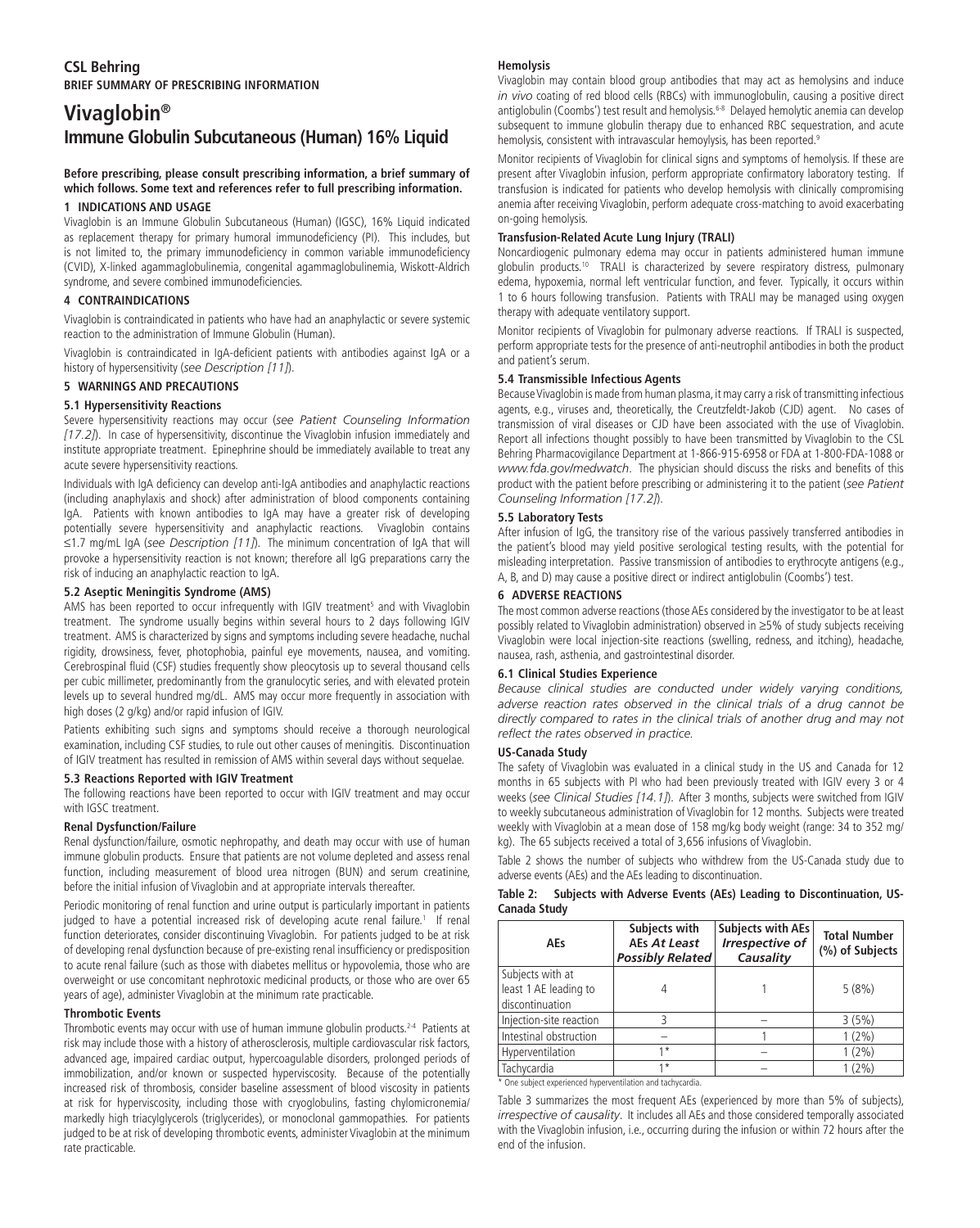**Table 3: Incidence of Subjects With Adverse Events (AEs)\* (Experienced by >5% of Subjects) and Rate† per Infusion,** *Irrespective of Causality***, in the US-Canada Study**

|                                                                                                                                                                                                                                                               |                                                                                                                                                                              | <b>All AEs</b>                                                                                                                                                                                                       | <b>AEs Occurring During</b><br>or Within 72 Hours of<br><b>Infusion</b>                                                                                                 |                                                                                                                                                                                                                       |  |
|---------------------------------------------------------------------------------------------------------------------------------------------------------------------------------------------------------------------------------------------------------------|------------------------------------------------------------------------------------------------------------------------------------------------------------------------------|----------------------------------------------------------------------------------------------------------------------------------------------------------------------------------------------------------------------|-------------------------------------------------------------------------------------------------------------------------------------------------------------------------|-----------------------------------------------------------------------------------------------------------------------------------------------------------------------------------------------------------------------|--|
| $AEs*$<br>(>5% of Subjects)                                                                                                                                                                                                                                   | <b>Number</b><br>(%) of<br><b>Subjects</b><br>$(n=65)$                                                                                                                       | <b>Number</b><br>(Rate <sup>†</sup> ) of<br>AEs per<br><b>Infusion</b><br>(n=3656)                                                                                                                                   | <b>Number</b><br>$(\%)$ of<br>Subjects<br>$(n=65)$                                                                                                                      | <b>Number</b><br>(Rate†) of<br><b>AEs Per</b><br><b>Infusion</b><br>$(n=3656)$                                                                                                                                        |  |
| AEs at the injection site <sup>#</sup>                                                                                                                                                                                                                        | 60 (92%)                                                                                                                                                                     | 1789 (0.49)                                                                                                                                                                                                          | 60 (92%)                                                                                                                                                                | 1767<br>(0.4848)                                                                                                                                                                                                      |  |
| Other AFs<br>Headache<br>Gastrointestinal disorder<br>Fever<br>Nausea<br>Rash<br>Sore throat<br>Allergic reaction<br>Pain<br>Diarrhea<br>Cough increased<br>Gastrointestinal pain<br>Migraine<br>Skin disorder<br>Asthma<br>Arthralgia<br>Asthenia<br>Malaise | 31 (48%)<br>24 (37%)<br>16 (25%)<br>12 (18%)<br>11 (17%)<br>10 (15%)<br>$7(11\%)$<br>6(9%)<br>6(9%)<br>6(9%)<br>5(8%)<br>5(8%)<br>5(8%)<br>5(8%)<br>4(6%)<br>4(6%)<br>4 (6%) | 159 (0.04)<br>35 (0.01)<br>28 (0.008)<br>18 (0.005)<br>22 (0.006)<br>17 (0.005)<br>8(0.002)<br>8(0.002)<br>6(0.002)<br>6(0.002)<br>6(0.002)<br>5(0.001)<br>7 (0.002)<br>8(0.002)<br>4(0.001)<br>4(0.001)<br>5(0.001) | 30 (46%)<br>18 (28%)<br>12 (8%)<br>11 (17%)<br>10 (15%)<br>$8(12\%)$<br>5(8%)<br>4(6%)<br>5(8%)<br>5(8%)<br>4(6%)<br>2(3%)<br>3(5%)<br>3(5%)<br>3(5%)<br>2(3%)<br>2(3%) | 104 (0.033)<br>24 (0.007)<br>20 (0.005)<br>15 (0.004)<br>16 (0.004)<br>11 (0.003)<br>5(0.001)<br>4(0.001)<br>5(0.001)<br>5(0.001)<br>5(0.001)<br>2(0.001)<br>5(0.001)<br>4(0.001)<br>3(0.001)<br>2(0.001)<br>2(0.001) |  |

\* Excluding infections. † Rate, number of AEs per infusion. ‡ Includes injection-site inflammation.

The total number of AEs, *irrespective of causality,* including injection-site reactions, that began during or within 72 hours after the end of an infusion was 2262 (a rate of 0.62 AEs per infusion); excluding injection-site reactions, the rate of AEs per infusion was 0.14.

Table 4 summarizes the severity of local AEs by infusion, *irrespective of causality*.

**Table 4: Severity of Local Adverse Events (AEs) by Infusion,** *Irrespective of Causality***,in the US-Canada Study**

| AEs<br>(Number of infusions: 3656)                                                                                  | Number (Rate <sup>*</sup> )<br>of AEs | Number (Rate <sup>*</sup> ) of AEs<br><b>Occurring During or</b><br>Within 72 Hours of<br><b>Infusion</b> |
|---------------------------------------------------------------------------------------------------------------------|---------------------------------------|-----------------------------------------------------------------------------------------------------------|
| AEs at the injection site<br>$Mild^{\dagger}$                                                                       | 1789 (0.49)<br>1112 (0.30)            | 1767 (0.48)<br>1100 (0.30)                                                                                |
| Moderate <sup>#</sup>                                                                                               | 601 (0.16)                            | 593 (0.16)                                                                                                |
| Severe <sup>§</sup>                                                                                                 | 65 (0.02)                             | 64 (0.02)                                                                                                 |
| Unknown severity<br>Discontinuations due to AEs at the                                                              | 11 (< 0.01)                           | $10$ ( $<$ 0.01)                                                                                          |
| injection site                                                                                                      |                                       | 3 subjects                                                                                                |
| * Rate, number of AEs per infusion.<br>† Defined as those reactions that did not interfere with routine activities. |                                       |                                                                                                           |

‡ Defined as those reactions that interfered with routine activities. § Defined as those reactions that made it impossible to perform routine activities.

Of the three subjects who discontinued the study due to injection-site reactions, one withdrew on Day 1 (Infusion 1) of the wash-in/wash-out period after a moderate injectionsite reaction and a mild headache; one withdrew on Day 22 (Infusion 4) of the wash-in/ wash-out period following severe injection-site reactions for two weeks; and one withdrew on Day 78 following a mild injection-site reaction.

Local reactions decreased substantially after repeated use.

Table 5 summarizes the most frequent adverse reactions (experienced by at least 3% of subjects) and considered by the investigator to be *at least possibly related* to Vivaglobin administration.

#### **Table 5: Incidence of Subjects With Adverse Reactions (Experienced in** r**3% of Subjects) and Rate\* Per Infusion in the US-Canada Study**

| <b>Related Adverse Reactions</b><br>$(\geq)3\%$ Subjects)                                                                                                    | Number (%) of<br><b>Subjects</b><br>$(n=65)$                                         | Number (Rate <sup>*</sup> ) of<br><b>Adverse Reactions</b><br>per Infusion<br>$(n=3656)$                   |
|--------------------------------------------------------------------------------------------------------------------------------------------------------------|--------------------------------------------------------------------------------------|------------------------------------------------------------------------------------------------------------|
| Adverse reactions at the injection site <sup>+</sup>                                                                                                         | 60 (92%)                                                                             | 1787 (0.49)                                                                                                |
| Other Adverse reactions<br>Headache<br>Nausea<br>Rash<br>Asthenia<br>Gastrointestinal disorder<br>Fever<br>Skin disorder<br>Tachycardia<br>Urine abnormality | 21 (32%)<br>$7(11\%)$<br>4(6%)<br>3(5%)<br>3(5%)<br>2(3%)<br>2(3%)<br>2(3%)<br>2(3%) | 59 (0.016)<br>9(0.002)<br>9(0.002)<br>3(0.001)<br>3(0.001)<br>2(0.001)<br>3(0.001)<br>2(0.001)<br>3(0.001) |

**\*** Rate, number of adverse reactions per infusion. † Includes injection-site inflammation.

#### **Europe-Brazil Study**

In a clinical study conducted in Europe and Brazil, the efficacy and safety of Vivaglobin were evaluated for 10 months in 60 subjects with PI. Subjects were treated weekly with Vivaglobin at a mean dose of 89 mg/kg body weight (range: 51 to 147 mg/kg), which was 101% of their previous weekly IGIV or IGSC dose (*see Clinical Studies [14.2]*). Study subjects received a total of 2,297 infusions of Vivaglobin.

The AEs and their rates reported in this study were similar to those reported in the US-Canada study, with two exceptions: no episodes of headache were reported; and 18 (a rate of 0.008 per infusion) episodes of fever were judged to be related to the administration of Vivaglobin. One subject discontinued due to repeated local reactions of moderate severity.

#### **6.2 Postmarketing Experience**

*Because postmarketing reporting of adverse reactions is voluntary and from a population of uncertain size, it is not always possible to reliably estimate the frequency of these reactions or establish a causal relationship to product exposure.*

#### **Vivaglobin**

Adverse reactions identified during worldwide postmarketing use of Vivaglobin for treatment of PI are allergic-anaphylactic reactions (including dyspnea, pruritus, urticaria, rash, edema and other cutaneous reactions, wheezing, syncope, hypotension, and throat swelling), generalized reactions (including flu-like symptoms, myalgia, chills, fever, tachycardia, arthralgia, nausea and vomiting, diarrhea, gastrointestinal cramping, stomach pain, back pain, headache, headache possibly caused by increased blood pressure, and chest tightness), migraine, and injection-site reactions.

#### **General**

The following adverse reactions have been identified and reported during the postmarketing use of IGIV products<sup>11</sup>:

- *Renal:* Acute renal dysfunction/failure, osmotic nephropathy
- v *Respiratory:* Apnea, Acute Respiratory Distress Syndrome (ARDS), TRALI, cyanosis, hypoxemia, pulmonary edema, dyspnea, bronchospasm
- *Cardiovascular: Cardiac arrest, thromboembolism, vascular collapse, hypotension*
- *Neurological:* Coma, loss of consciousness, seizures, tremor, aseptic meningitis syndrome
- *Integumentary:* Stevens-Johnson syndrome, epidermolysis, erythema multiforme, bullous dermatitis
- v *Hematologic:* Pancytopenia, leukopenia, hemolysis, positive direct antiglobulin (Coombs') test
- v *General/Body as a Whole:* Pyrexia, rigors
- v *Musculoskeletal:* Back pain
- v *Gastrointestinal:* Hepatic dysfunction, abdominal pain

#### **7 DRUG INTERACTIONS**

#### **7.1 Live Virus Vaccines**

The passive transfer of antibodies with immunoglobulin administration may interfere with the response to live virus vaccines such as measles/mumps/rubella and varicella (*see Patient Counseling Information [17.2]*).

#### **7.2 Serological Testing**

Various passively transferred antibodies in immunoglobulin preparations may lead to misinterpretation of the results of serological testing.

#### **8 USE IN SPECIFIC POPULATIONS**

#### **8.1 Pregnancy**

Pregnancy Category C.Animal reproduction studies have not been conducted with Vivaglobin. It is also not known whether Vivaglobin can cause fetal harm when administered to a pregnant woman or can affect reproduction capacity. Vivaglobin should be given to a pregnant woman only if clearly needed.

#### **8.3 Nursing Mothers**

Vivaglobin has not been evaluated in nursing mothers.

#### **8.4 Pediatric Use**

- In the US-Canada study, Vivaglobin was evaluated in 6 children (ages 5 through 11) and 4 adolescents (ages 13 through 16). In the Europe-Brazil study, Vivaglobin was evaluated in 16 children (ages 3 through 11) and 6 adolescents (ages 13 through 16).
- The safety and efficacy of Vivaglobin were not studied in pediatric subjects under 2 years of age.
- There were no differences in the safety and efficacy profiles as compared with adult subjects.
- No pediatric-specific dosing requirements were necessary to achieve the desired serum IgG levels.
- For recommendations on the number of simultaneous injection sites for pediatric patients who weigh less than 45 kg (99 pounds), *see Administration (2.4)*.

#### **8.5 Geriatric Use**

The clinical studies of Vivaglobin did not include sufficient numbers of subjects 65 years of age and older to determine whether they respond differently from younger subjects. For recommendations on the number of simultaneous injection sites for geriatric patients, see *Administration (2.4)*.

Manufactured by: Distributed by:<br>
CSL Behring GmbH CSL Behring LLC **CSL Behring GmbH CSL Behring LLC** Marburg, Germany Kankakee, IL 60901 USA US License No. 1765 Based on April 2010 Revision.